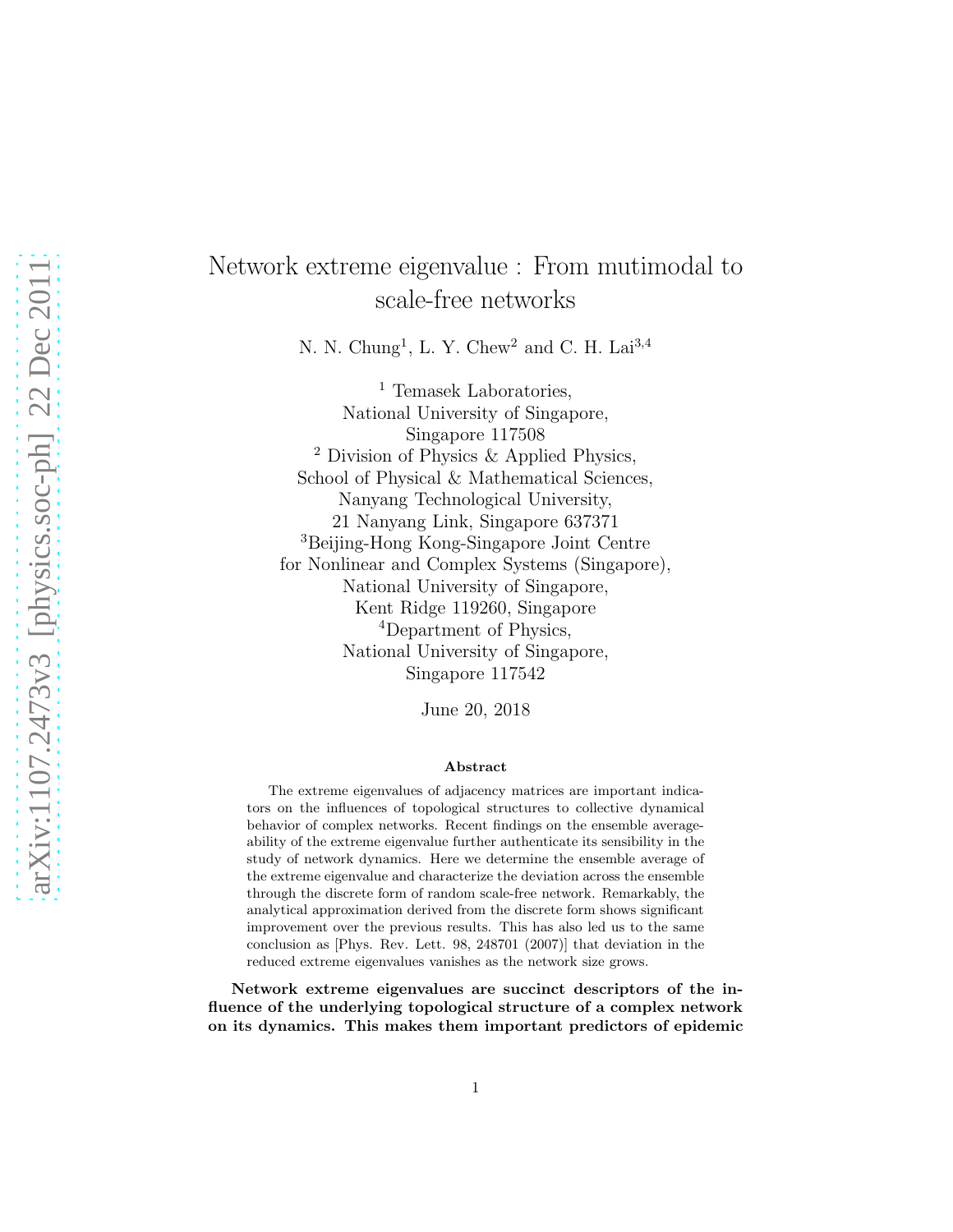threshold of infectious diseases that propagate within real world complex network. Indeed, the recent demonstration that these eigenvalues are ensemble averageable has provided further support for this view. In this paper, we study into the ensemble averageability of extreme eigenvalues through a new perspective: the connection between multi-modal network and scale free network. The discrete nature of the multi-modal network has allowed us to arrive at an improved analytical expression of the extreme eigenvalue for scale-free networks. The extreme eigenvalues calculated from our analytical expression are found to closely correspond to those obtained numerically, thus making significant improvement over earlier versions. The implication is a more accurate estimate of epidemic threshold, which is important for the elucidation of how vulnerable a particular network structure is to epidemic spreading. Our results are also applicable to the evaluation of strategies that aim to contain the spread of infectious diseases through the adjustment of the topology of network structures.

Many concepts in network science have been well recognized as fundamental tools for exploring the dynamics of complex systems. In particular, scale-free networks are used widely to describe and model social, biological and economic systems [\[1,](#page-10-0) [2,](#page-10-1) [3,](#page-10-2) [4,](#page-10-3) [5\]](#page-10-4). In an ensemble of scale-free networks, although the degree distribution of the nodes remains the same, the topological structure of each individual network can be diverse with different connections introduced between the nodes. Such structural diversity can lead to discrepancy in dynamics of the individual network. Since the structural influences on certain dynamical processes are governed by the extreme eigenvalues of the network adjacency matrices [\[6,](#page-10-5) [7,](#page-10-6) [8,](#page-10-7) [9,](#page-10-8) [10,](#page-10-9) [11,](#page-10-10) [12,](#page-10-11) [13\]](#page-10-12), deviations in the extreme eigenvalues in network ensembles are of increasing interest. Recently, it is found that the extreme eigenvalues of adjacency matrices, despite fluctuate widely in an ensemble of scale-free networks, are well characterized by the ensemble average after normalized by functions of the maximum degrees [\[14\]](#page-10-13). Specifically, it has been proven that the probability of having greatly deviated extreme eigenvalues in the ensemble diminishes as the size of the network increases. Considering the rich assortment of possible structural configurations for scale-free networks in an ensemble, this averageability is significant as it implies that dynamical processes which are governed by the extreme eigenvalues can be described simply using the ensemble average without the need of incorporating the connection details of the individual network. In particular, the average of network synchronization ability and epidemic spreading threshold are shown to be well approximated by functions of the ensemble average of the eigenvalues. Therefore, finding a way to determine the ensemble average of the extreme eigenvalues becomes crucial to uncover the topological influences of the network structure on a number of network dynamical processes.

To the best of our knowledge, the extreme eigenvalue of adjacency matrix of random, undirected scale-free network has been analytically approximated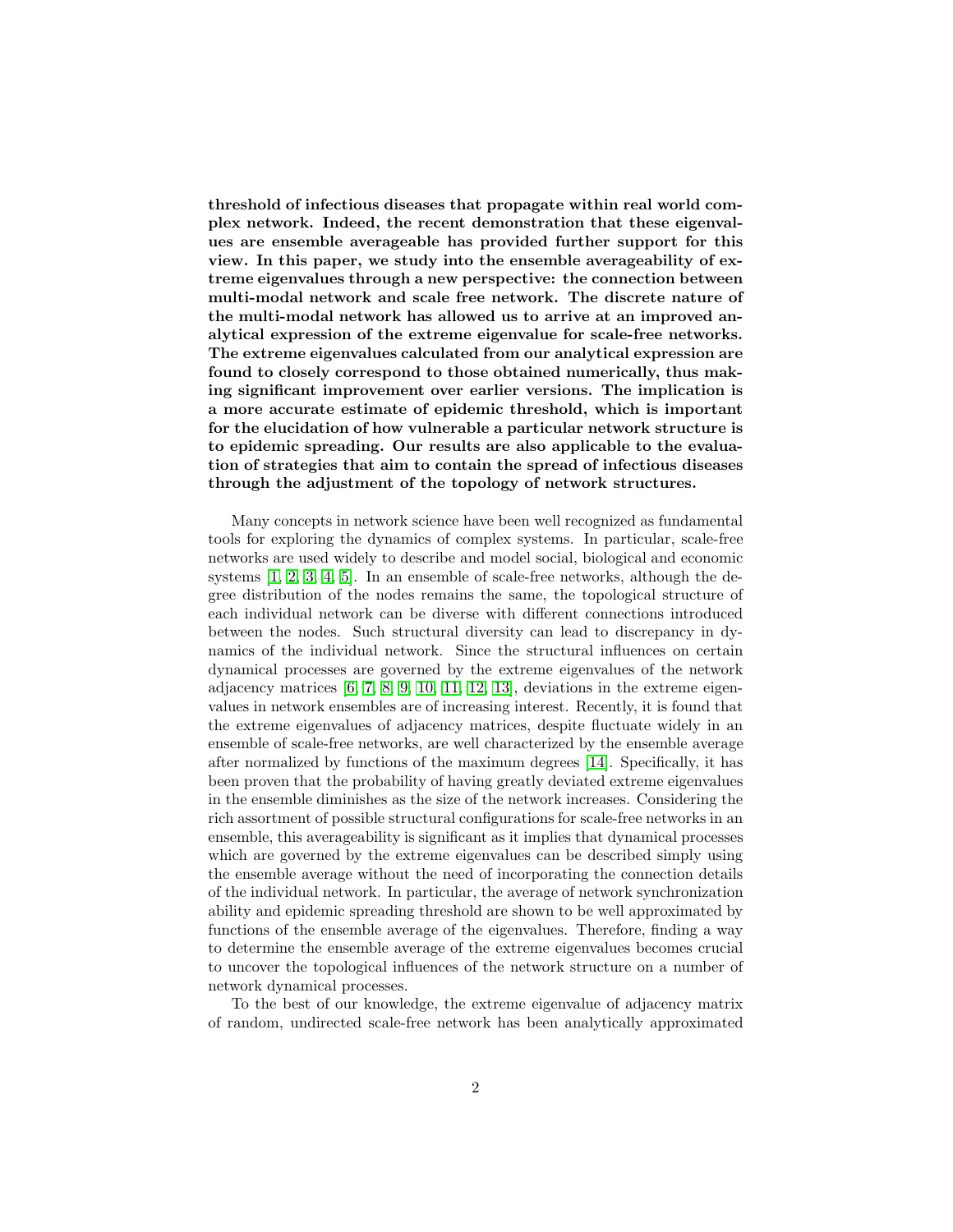up to the second order correction as  $\lambda_H^2 \approx k_H + k_H^{(1)} - 1$  which gives better precision over the previous result  $\lambda_H^2 \approx k_H$  [\[15,](#page-10-14) [16,](#page-10-15) [17,](#page-10-16) [18\]](#page-10-17). Note that  $k_H$  is the largest degree of the network and  $k_H^{(1)}$  denotes the average degree of the first nearest neighbors of node H. The probability distribution of the largest degree  $P_d(k_H)$  is given by the Fréchet distribution and the ensemble average of  $k_H$  can be calculated from  $P_d(k_H)$ . However, as we shall show later, both of these approximation to  $\lambda_H$  can be further improved.

In this paper, we investigate the extreme eigenvalue of undirected scalefree network through its discrete form, the multimodal network. For directed network, the extreme eigenvalue can be obtained from Refs. [\[19,](#page-10-18) [20\]](#page-10-19). Benefited from the mathematical properties of multimodal network that are more tractable, we found a way to analytically determine the ensemble average of the extreme eigenvalues while investigating the circumstances under which individual network can be better represented by the ensemble average. In addition, for bimodal networks which are shown to be more robust than the scale-free networks against both random and target removal of nodes [\[21,](#page-10-20) [22\]](#page-10-21), we study the difference between them and scale-free networks in terms of the ensemble average of the extreme eigenvalue.

A multimodal network [\[23\]](#page-11-0) with  $m$  modes contains  $m$  distinct peaks in the degree distribution:  $P(k) = \sum_{i=1}^{m} r_i \delta(k-k_i)$ . Note that  $\delta(x)$  is the Dirac's delta function,  $r_i = r_1 a^{-(i-1)}$  and  $k_i = k_1 b^{-(i-1)}$  for  $i = 1, 2, \dots, m$ . It is assumed that  $a > 1$  and  $0 < b < 1$  such that the degree distribution of the multimodal network follows a power law  $P(k_i) = r_i \propto k_i^{-\beta}$ , and hence  $r_1 > r_2 > \cdots > r_m$ for  $k_1 < k_2 < \cdots < k_m$ . As  $m \to \infty$ , the multimodal network converges to a scale-free network. The largest degree of the network is  $k_m$ , the smallest degree is  $k_1$  which is between 1 and  $\langle k \rangle$ , and we have  $b = (k_1/k_m)^{\frac{1}{m-1}}$ . The rest of the parameters can be determined through the following equations:

$$
\sum_{i=1}^{m} r_i = r_1 \sum_{i=1}^{m} a^{-(i-1)} = 1, \qquad (1)
$$

$$
\sum_{i=1}^{m} k_i r_i = k_1 r_1 \sum_{i=1}^{m} (ab)^{-(i-1)} = \langle k \rangle.
$$
 (2)

We shall follow the method outlined in [\[15\]](#page-10-14) to find  $\lambda_H$  of the multimodal network. Let G be a graph with vertex set  $V(G) = \{v_1, v_2, \dots, v_m\}$  and adjacency matrix A. For each positive integer n, the number of different  $v_i - v_i$  walk of length n in G, denoted by  $y_{i\rightarrow i}(n)$ , is the  $(j, i)$ -entry in the matrix  $A^n$ . Note that two  $u-v$  walks  $W = (u = u_0, u_1, \dots, u_k = v)$  and  $W' = (u = v_0, v_1, \dots, v_l = v)$ in a graph are equal if  $k = l$  and  $u_i = v_i$  for all i with  $0 \le i \le k$  [\[27\]](#page-11-1). For example,  $W_1 = (v_0, v_1, v_0, v_2)$  is different from  $W_2 = (v_0, v_2, v_0, v_2)$  and both should be included in the calculation of  $y_{0\rightarrow 2}(3)$ . In other words,  $y_{i\rightarrow i}(n)$  is the total number of all possible walks of length  $n$  from node  $j$  to  $i$ , including those go backwards. Take a fully connected network with 3 nodes as an example, there are 3 walks of length 3 from node 1 to node 2, i.e.  $1 \rightarrow 2 \rightarrow 1 \rightarrow 2$ ,  $1 \rightarrow 3 \rightarrow 1 \rightarrow 2$  and  $1 \rightarrow 2 \rightarrow 3 \rightarrow 2$ . This corresponds to  $(A^3)_{12} = 3$ . In the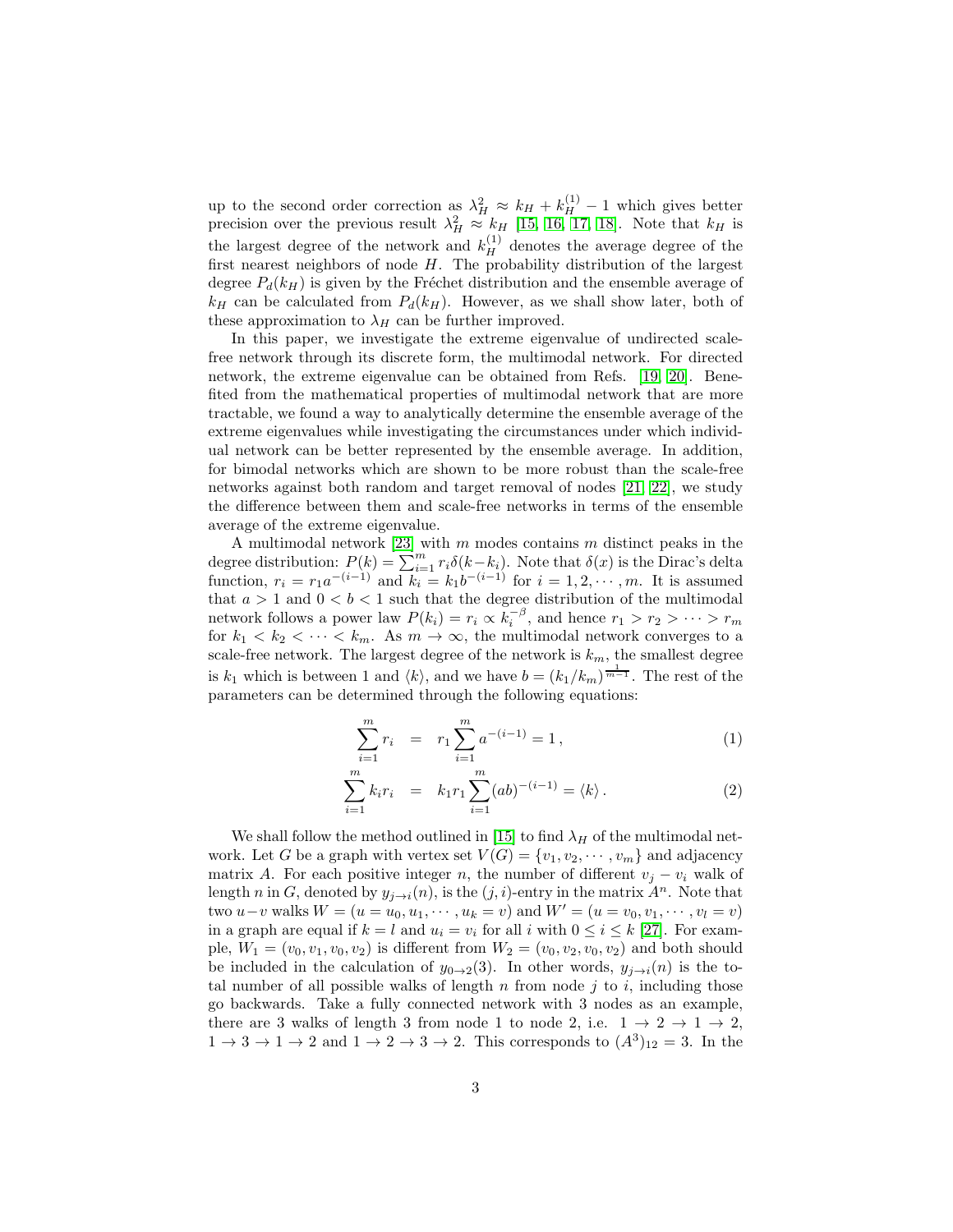eigen-decomposition form, we have  $A^n = vD^n v'$ , where v is the square matrix whose columns are the eigenvectors of  $A, v'$  denotes the inverse of v and  $D$  is the diagonal matrix whose diagonal elements are the corresponding eigenvalues, i.e.  $D_{ll} = \lambda_l$ . Hence,

<span id="page-3-0"></span>
$$
y_{j \to i}(n) = (A^n)_{ji} = \sum_{l} \lambda_l^n \, v_{j,l} \, v'_{l,i} \,.
$$
 (3)

Note that  $Eq.(3)$  $Eq.(3)$  gives a summation over the *n*th power of the eigenvalues. When n is sufficiently large, the nth power of  $\lambda_H$  will be much larger than the nth power of the rest of the eigenvalues. Therefore,  $y_{j\rightarrow i}(n)$  can be approximated in terms of only the maximum eigenvalue  $\lambda_H$  as

<span id="page-3-1"></span>
$$
y_{j \to i}(n) \approx \lambda_H^n v_{j,H} v'_{H,i}.
$$
\n<sup>(4)</sup>

Now if we consider the number of walks of length  $n+2$  which start and terminate at node H,

$$
y_{H \to H}(n+2) = y_{H \to H}(n) y_{H \to H}(2) + \sum_{j \neq H} y_{H \to j}(n) y_{j \to H}(2),
$$
 (5)

then according to Eq. [\(4\)](#page-3-1),

<span id="page-3-2"></span>
$$
\lambda_H^2 \approx y_{H \to H}(2) + \sum_{j \neq H} \frac{y_{H \to j}(n) y_{j \to H}(2)}{y_{H \to H}(n)}.
$$
\n
$$
(6)
$$

The first term on the right hand side of Eq. [\(6\)](#page-3-2) corresponds to the number of the nearest neighbors of node  $H$ , i.e. the largest degree of the network  $k_H$ . In [\[15\]](#page-10-14), the second term on the right hand side of Eq. [\(6\)](#page-3-2) is shown numerically to be very small for scale-free networks and is hence neglected. Since we are interested in finding a better approximation to the ensemble average of the maximum eigenvalues, we shall include the second term on the right hand side of Eq. [\(6\)](#page-3-2) in the calculation of  $\lambda_H$  through a statistical approach.

Starting from node  $H$ , the total number of all possible walks of length  $n$  to any node in the network is

$$
y_H(n) = \sum_j y_{H \to j}(n) = \sum_j (A^n)_{Hj} . \tag{7}
$$

Since out of the  $N\langle k \rangle$  total number of in-links and out-links,  $k_j$  are directing into node  $j$ , hence, the fraction of these walks that end up at node  $j$  is approximately  $\scriptstyle k_j$  $\frac{\kappa_j}{N\langle k \rangle}$ . Therefore,

$$
y_{H \to j}(n) \approx y_H(n) \frac{k_j}{N \langle k \rangle},\tag{8}
$$

and

$$
y_{H \to H}(n) \approx y_H(n) \frac{k_H}{N \langle k \rangle} \,. \tag{9}
$$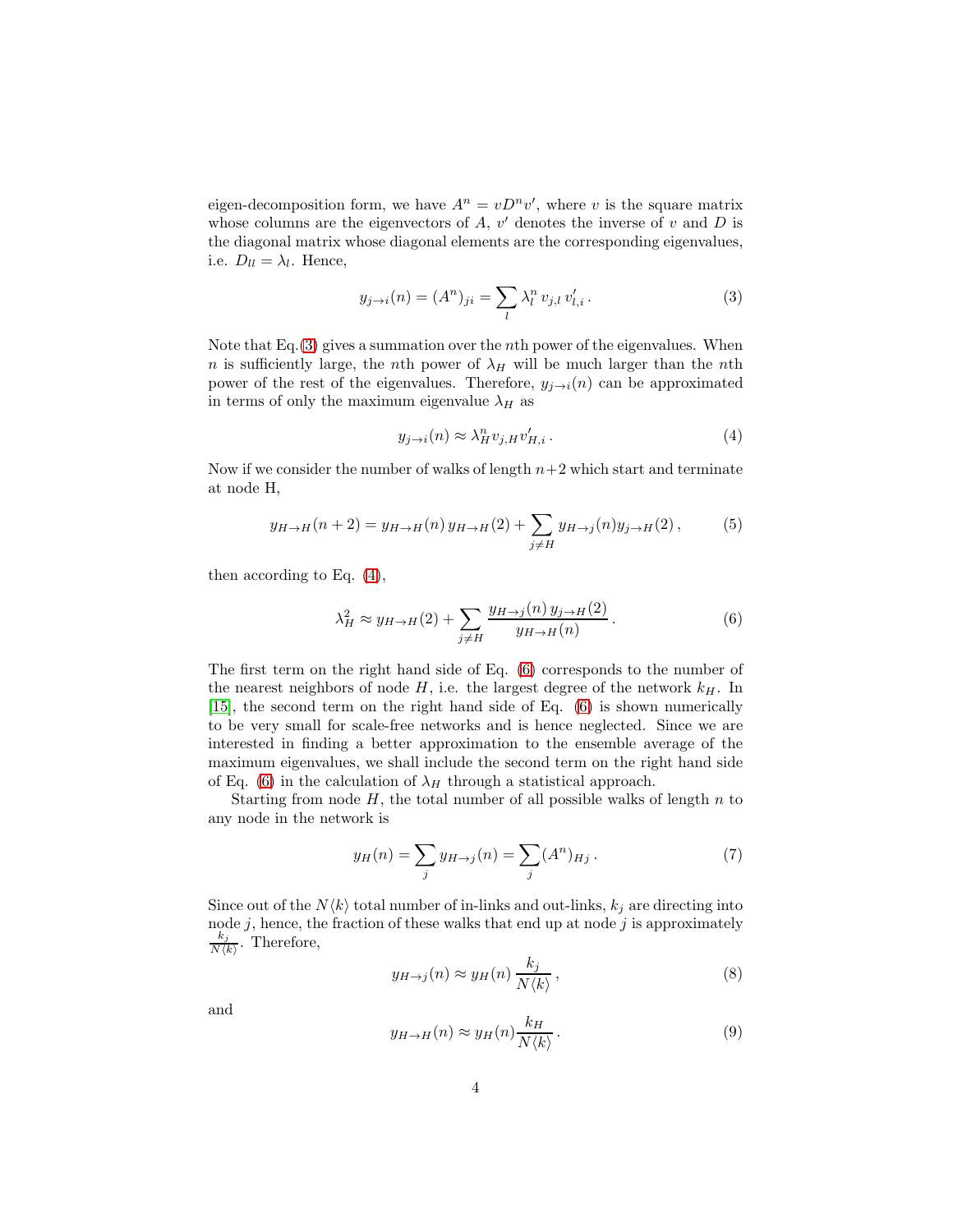From node  $j$ , the number of possible one-step walk is equal to the number of neighbors of node j, i.e.  $y_i(1) = k_i$ . Similarly, from a neighbor of node j, says  $j_1$ , the number of one-step walk is equal to the number of neighbors of node  $j_1$ , i.e.  $y_{j_1}(1) = k_{j_1}$ . Walking two steps from node j is the same as walking one step from the neighbor of node  $j$ , hence,

<span id="page-4-0"></span>
$$
y_j(2) = \sum_{q=1}^{k_j} y_{j_q}(1)
$$
  
= 
$$
\sum_{q=1}^{k_j} k_{j_q}
$$
  
= 
$$
k_j k_j^{(1)},
$$
 (10)

where  $k_j^{(1)} = \sum_{q=1}^{k_j} k_{j_q} / k_j$ , is the average degree of the first nearest neighbors of node j. Since node j is one of the neighbors of nodes  $j_q$ , thus among the twostep walks that begin from node  $j$ , all walks that go from node  $j$ , through its neighbors, and then go back to node  $j$ , is included. This means that backward walks are included in the calculation of  $y_j(2)$  in Eq [\(10\)](#page-4-0). Therefore,

<span id="page-4-1"></span>
$$
y_{j \to H}(2) \approx k_j k_j^{(1)} \frac{k_H}{N \langle k \rangle} \,. \tag{11}
$$

Since  $k_j k_j^{(1)}$  can be small, the approximation in Eq. [\(11\)](#page-4-1) may not be precise for each j. Hence, the approximation is applicable only as an average over all nodes with degree  $k_j$  instead of each individual case.

For multimodal scale-free network, there is a finite number,  $m$  of distinct degrees  $k_i$ , each with probability  $r_i$ . Thus,

<span id="page-4-2"></span>
$$
\lambda_H^2 \approx k_m + \sum_{i=1}^m R_i k_i^2 \frac{k_i^{(1)}}{\langle k \rangle},\tag{12}
$$

where

$$
R_i = \begin{cases} r_i & \text{for } 1 < i < m - 1, \\ r_i - 1/N & \text{for } i = m \end{cases} \tag{13}
$$

Equation [\(12\)](#page-4-2) implies that  $\lambda_H$  depends on the specific way the nodes within the network are connected, which can deviate broadly across the ensemble. When the exponent,  $\beta$  of a scale-free network is small, we have a more heavy-tailed degree distribution. This results in a larger variation in the distribution of  $k_i^{(1)}$ in the network ensemble. Hence, the values of  $\lambda_H$  in the ensemble deviate more. In general,  $k_m \propto \sqrt{\langle k \rangle N}$ . For multimodal network with fixed  $k_1$ , the parameter b and hence  $k_i$  will be fixed. In order to have larger  $\langle k \rangle$ , the fraction of largedegree node has to be higher and the fraction of small-degree node has to be lower, this results in a more heavy-tailed distribution with the exponent  $\beta$  to be smaller. In other words,  $\beta \propto 1/k$ . When the network size is larger,  $\langle k \rangle$ has to be smaller for a fixed value of  $k_m$ ,  $\beta$  is hence larger and the probability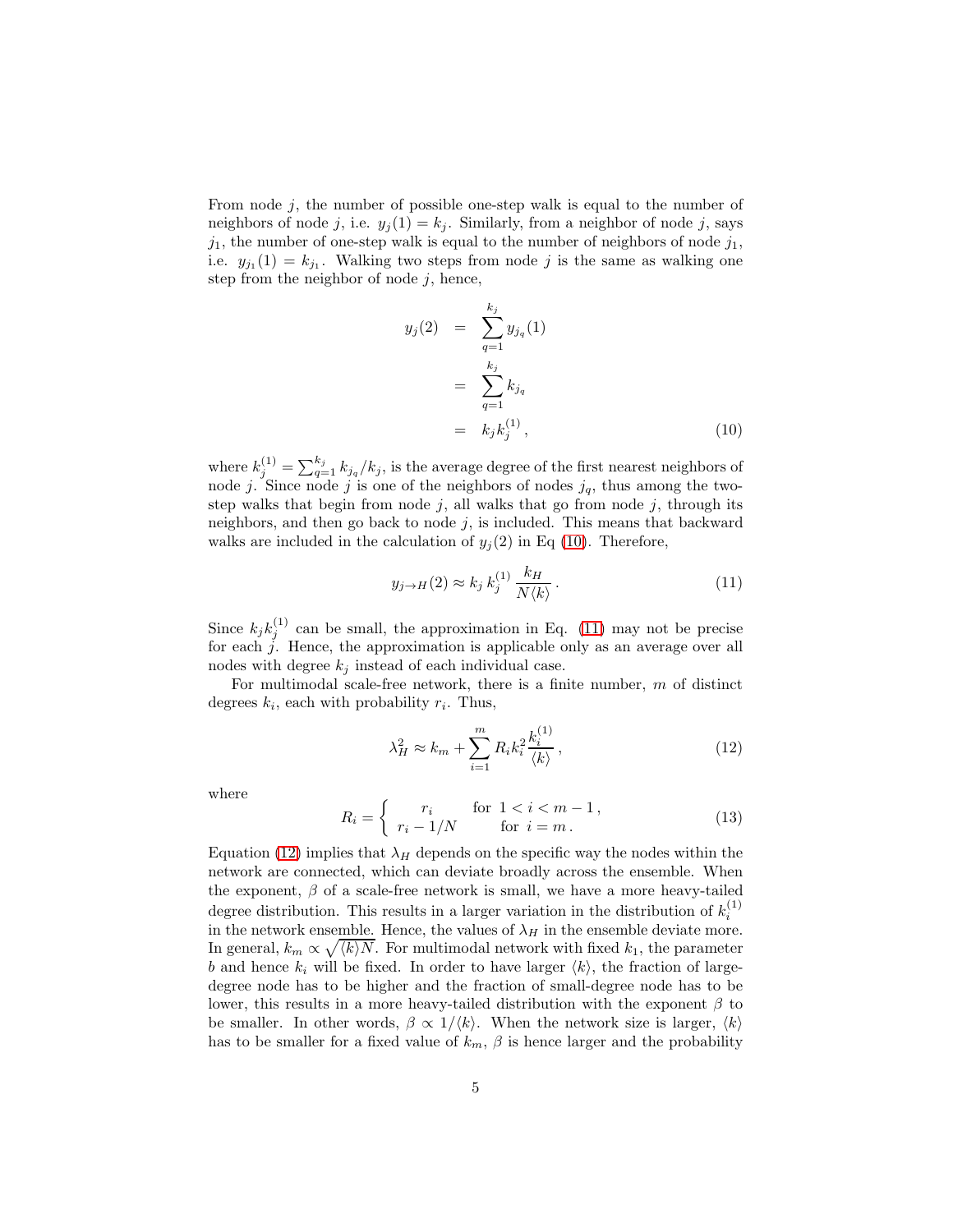of having larger-degree node drops rapidly. Therefore, the values of  $\lambda_H$  in an ensemble of multimodal networks deviate less as the networks become more sparse. In an ensemble of sparse networks, the individual network can thus be well represented by the ensemble average.

On the other hand, for a fixed value of  $\langle k \rangle$ , the degree distribution of multimodal networks vary with different values of  $k_1$ . Specifically,  $\beta \propto k_1$ . For two multimodal networks A and B of same size but different values of  $k_1$ , the fraction of large-degree node for the network with smaller  $k_1$ , says network A, has to be larger in order for it to have the same average degree with network B. Hence,  $\beta_A < \beta_B$ . The choice of different values of  $k_1$  can thus lead to deviation in  $\lambda_H$ . Specifically,  $k_1 = 1$  gives the extreme eigenvalue that is the largest, and  $\lambda_H$  decreases as  $k_1$  increases (see Fig. 1).

For a random network, the average of the sum of the nearest neighbor degree is  $z_2 = G'_0(1)G'_1(1)$  [\[28\]](#page-11-2). Note that  $G_0(x) = \sum_{k=0}^{\infty} p_k x^k$  is the gener- $\sum_{k=0}^{\infty} k p_k x^k / \langle k \rangle$  is the generating function for the distribution of the degree of ating function for the probability distribution of node degree while  $G_1(x) =$ the vertices which we arrive at by following a randomly chosen edge. Hence, for a random multimodal network without any degree-degree correlation,  $k_i^{(1)} \approx$  $\langle k^2 \rangle / \langle k \rangle$  and

<span id="page-5-0"></span>
$$
\langle \lambda_H \rangle = \sqrt{k_m + \sum_{i=1}^m R_i k_i^2 \frac{\langle k^2 \rangle}{\langle k \rangle^2}}
$$

$$
= \sqrt{k_m + \frac{\langle k^2 \rangle^2}{\langle k \rangle^2} - \frac{k_m}{N}}.
$$
(14)

Note that the second moment  $\langle k^2 \rangle$  is a converging function of m, specifically,

$$
\langle k^2 \rangle = r_1 k_1^2 \frac{1 - (ab^2)^{-m}}{1 - (ab^2)^{-1}},\tag{15}
$$

with  $(ab^2)^{-m} \to 0$  for  $m \to \infty$ .

With Eq. [14,](#page-5-0) we study the dependence of the ensemble average of the extreme eigenvalues on the mode number  $m$  for multimodal networks. Here, we set  $k_1 = \langle k \rangle/2$  and  $k_m = \sqrt{\langle k \rangle N}$ . Figure 2 show the ensemble average of the extreme eigenvalues for multimodal network with m modes.  $\langle \lambda_H \rangle$  is the highest for the bimodal network and it decreases gradually as  $m$  increases and converges to a finite value. Meanwhile, it can be seen from Fig. 2 that  $\langle \lambda_H \rangle$  is larger for bimodal networks. Thus, although the tolerance against both random and targeted removal of node is optimal for bimodal network, epidemic spreading is less controllable.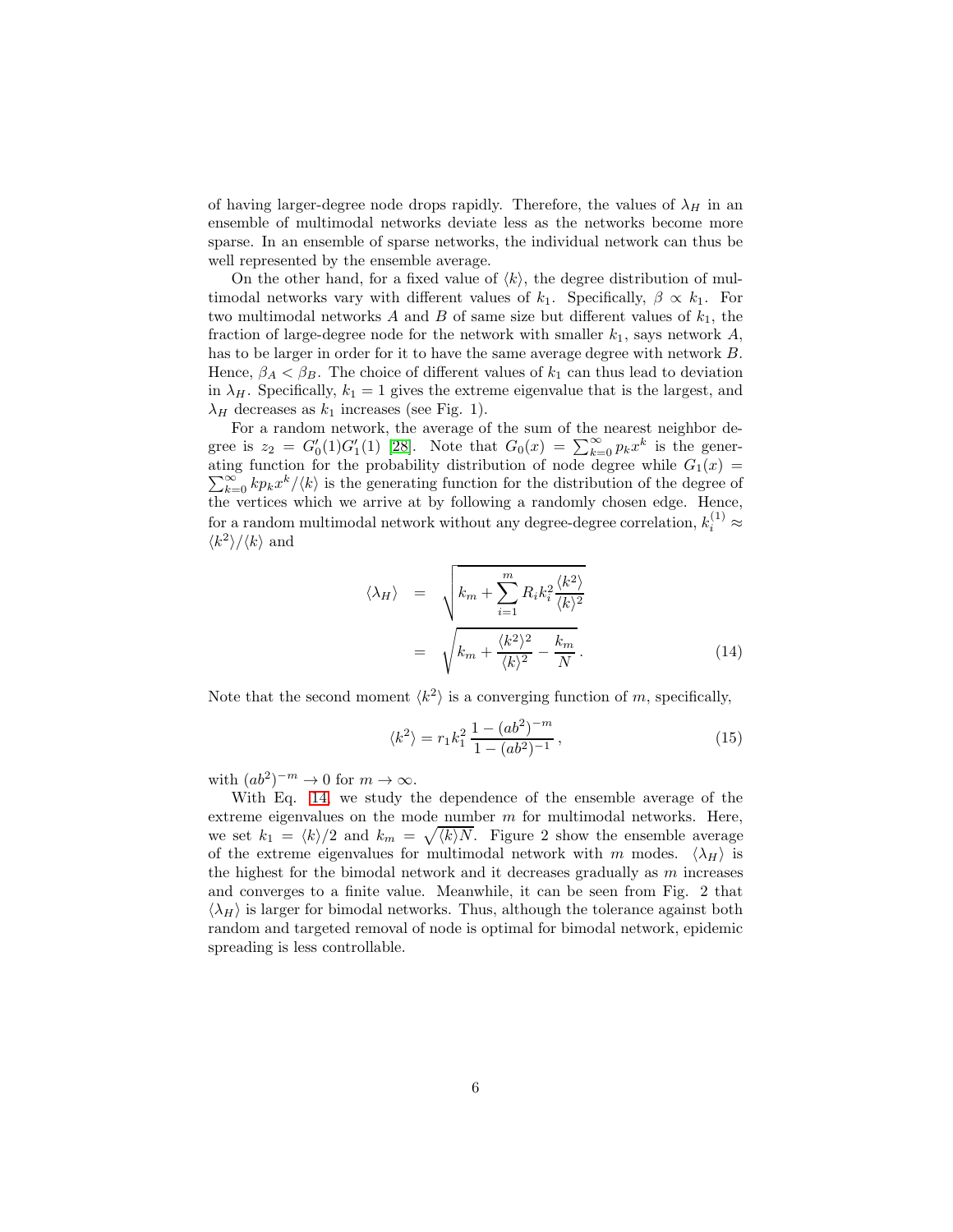

Figure 1: Dependence of  $\langle \lambda_H \rangle$  on  $k_1$  for the multimodal network with  $\langle k \rangle = 6$ ,  $N = 3 \times 10^3$  and  $m = 2$  (solid line), 10 (dashed line) or 21 (dotted line).



Figure 2: Dependence of  $\langle \lambda_H \rangle$  on m for the multimodal networks with  $k_1$  =  $\langle k \rangle/2$ . Note that sizes and average degrees of the networks are: (1)  $\langle k \rangle = 4$ ,  $N =$ 3000 (circles), (2)  $\langle k \rangle = 6, N = 3000$  (squares) and (3)  $\langle k \rangle = 6, N = 8000$ (triangles).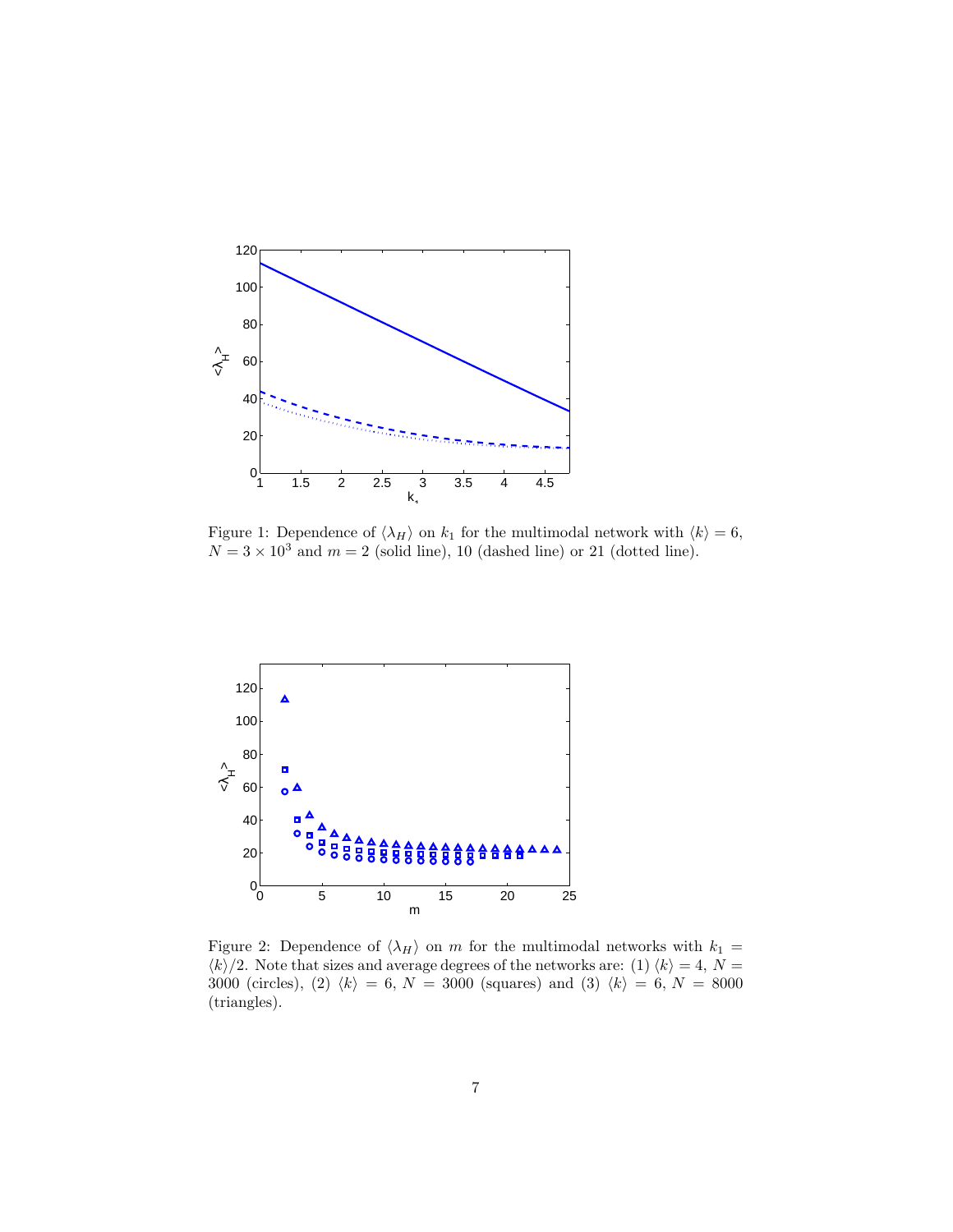

Figure 3: Dependence of  $\langle \lambda_H \rangle$  on (a)  $\langle k \rangle$  and (b) N for ensembles of scale-free networks with  $k_1 = \langle k \rangle/2$ . Note that  $N = 3 \times 10^3$  for (a) and  $\langle k \rangle = 6$  for (b).  $\langle \lambda_H \rangle = \sqrt{k_H}$  are shown in solid curves,  $\langle \lambda_H \rangle = \sqrt{k_H + \langle k^2 \rangle / \langle k \rangle - 1}$  are shown in dotted curves, analytical results from Eq. [\(14\)](#page-5-0) are shown in dashed curves and numerical results of the BA model averaged over 200 realizations of network are shown as squares.

To verify the accuracy of Eq. [14](#page-5-0) , we compare analytical results of Eq. [14](#page-5-0) to numerical results. For this, we generated a scale-free network with  $k_1 = \langle k \rangle/2$ and  $k_m = \sqrt{\langle k \rangle N}$  using the Barabási-Albert (BA) model [\[2\]](#page-10-1). An ensemble with randomized network topology is then created using the degree-preserving algorithm of Ref. [\[29\]](#page-11-3). For uncorrelated networks, we choose networks with assortativity coefficients near to zero. The maximum eigenvalue of each network is then computed and an ensemble average is obtained. In Figs. 3, we show the dependence of  $\langle \lambda_H \rangle$  on  $\langle k \rangle$  and N. Note that the numerical results are shown as squares. Next, we compute the ensemble average for multimodal networks with the same parameters using Eq. [\(14\)](#page-5-0) by having  $r_m \geq 1/N$  so that there is at least one node with degree  $k_m$ . In addition, we compare our results with those given by  $\langle \lambda_H \rangle = \sqrt{k_H}$  and  $\langle \lambda_H \rangle = \sqrt{k_H + \langle k^2 \rangle / \langle k \rangle - 1}$ . As shown in Fig. 3, our results give values of  $\lambda_H$  that are closer to the numerical results compared to approximation from the previous results.

Many real-world networks are not uncorrelated, instead they show either assortative or disassortative mixing on their degree. For instance, the physics coauthorship network in Ref. [\[30\]](#page-11-4) is assortative while the world-wide web network is disassortative [\[2\]](#page-10-1). For ensembles of network with identical degree distribution,  $\langle \lambda_H \rangle$  of assortative networks with a preference of high-degree nodes to link to other high-degree nodes are larger than  $\langle \lambda_H \rangle$  of disassortative networks. For these networks,  $k_i^{(1)} \propto k_i^{-\nu}$  with  $\nu > 0$  for disassortative networks and  $\nu < 0$ for assortative network. Hence, although Eq. [\(14\)](#page-5-0) gives ensemble average of  $\lambda_H$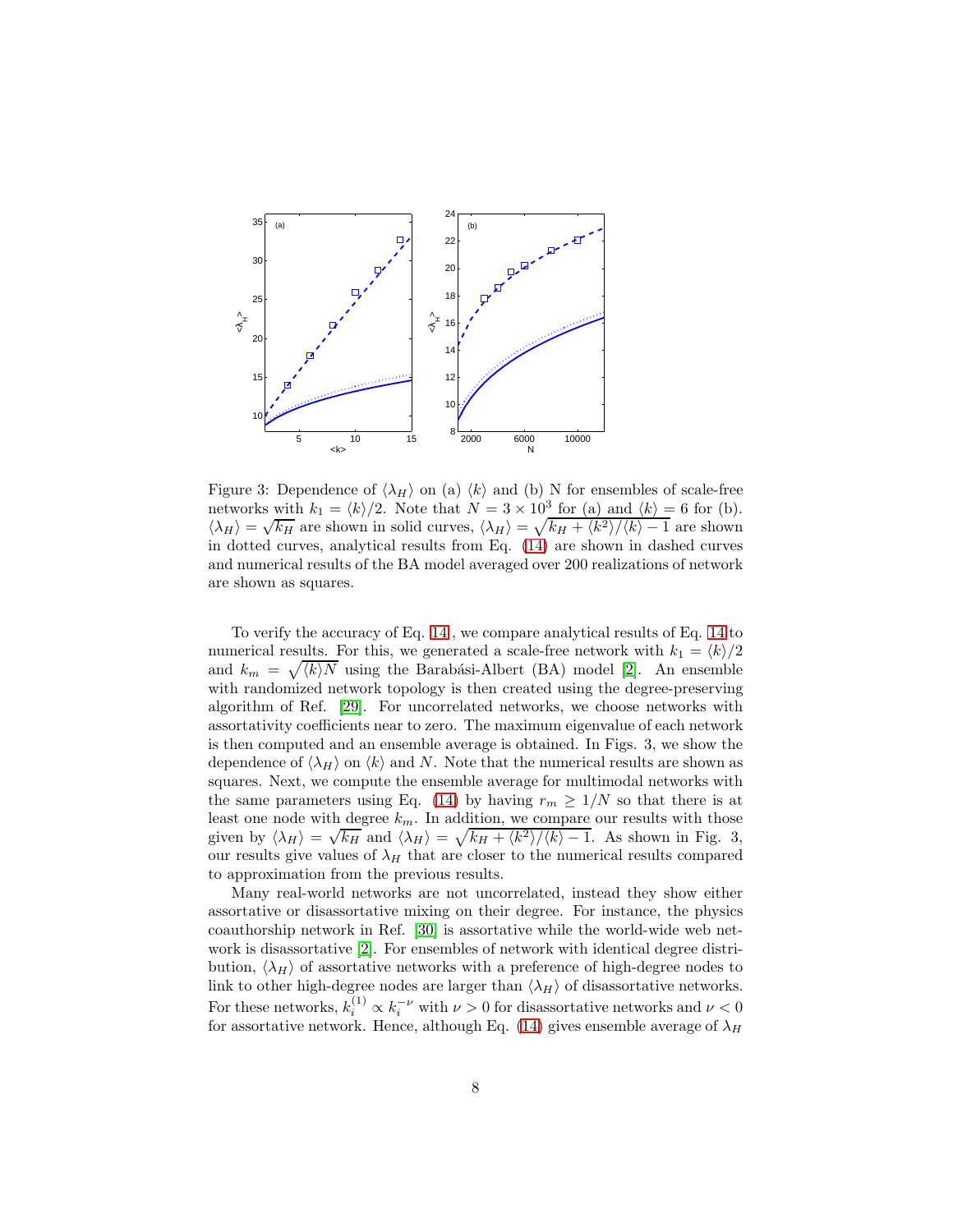

Figure 4: Numerical results for (a) the distribution  $P(\lambda_H^N)$  of the normalized extreme eigenvalue  $\lambda_H^N$  for  $N = 1000$  (dotted line), 3000 (dashed line), 4000 (solid line) and (b) the N dependence of the corresponding standard deviation  $\sigma^N$ . Note that all ensembles of network consist of 5000 realizations of the networks with  $\langle k \rangle = 6$  and  $k_1 = 3$ .

for randomly connected networks, it can be generalized as

$$
\langle \lambda_H \rangle = \sqrt{\frac{k_m + \sum_{i=1}^m \frac{R_i k_i^{2-\nu}}{\langle k \rangle}}.
$$
 (16)

for correlated networks. In fact, deviation in the extreme eigenvalue is larger in network ensemble with varying assortivities. Nonetheless, as shown in Ref. [\[14\]](#page-10-13), fluctuation in the normalized extreme eigenvalue diminishes as the network size grows. In Fig. 4, we show the distribution of the normalized extreme eigenvalue  $\lambda_H^N$  for  $N = 1000, 3000$  and 4000. Note that a BA network is first generated, then an ensemble is generated by implementing  $(\sum_i k_i)^2$  links rewirings following the constraints outlined in Ref. [\[29\]](#page-11-3) and degree correlations in the networks are those generated due to these constraints [\[14\]](#page-10-13). As the network size grow, the distribution of  $\lambda_H^N$  becomes more peaked and the standard deviation  $\sigma^N$ decreases.

In conclusion, the ensemble averages of the extreme eigenvalues of scale-free networks can be determined more precisely through the multimodal networks with a large number of modes. Previous approximations give much lower values on ensemble average of the extreme eigenvalues, and this can cause an overestimation of epidemic threshold. When dealing with network dynamics such as the epidemic spreading of the community-acquired meticilin-resistant Staphylococcus aureus (CA-MRSA) superbugs that are resistant to many antibiotics [\[31\]](#page-11-5), over-estimating the epidemic threshold can lead to serious consequences. In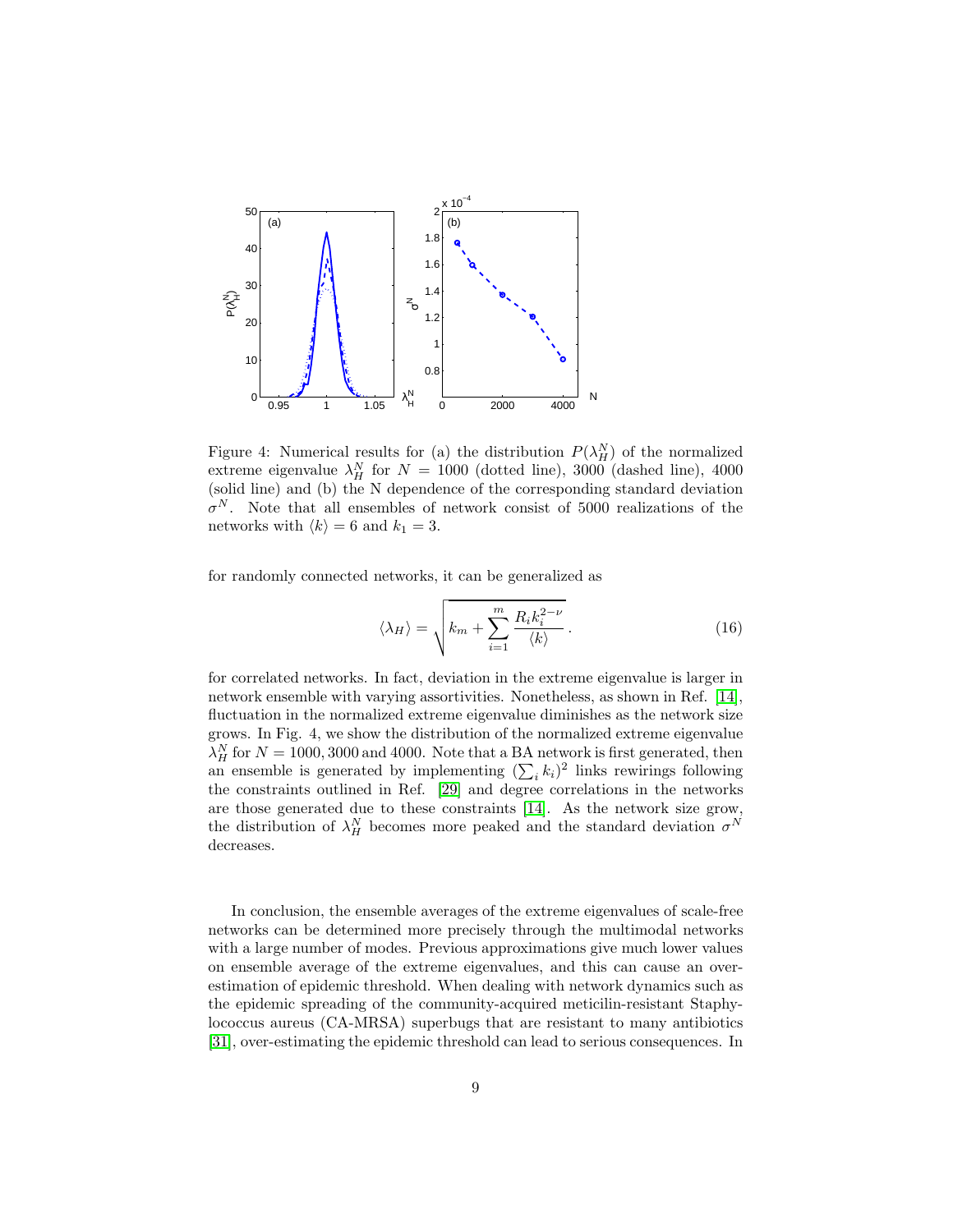view of this, the analytical solution derived from the multimodal network which is able to provide significantly closer approximation to the ensemble average of extreme eigenvalue of scale-free network is important. We have demonstrated that our analytical approximation predicted accurately the ensemble average of the extreme eigenvalues for scale free networks with  $\beta \approx 3$  and  $k_m = \sqrt{N \langle k \rangle}$ . In fact, Eq. [\(14\)](#page-5-0) is valid for a broad class of scale-free networks with different values of  $\beta$  and  $k_m$ . While  $k_m$  is a free parameter, the exponent  $\beta$  can be adjusted by tuning parameters a and b through the relation:  $\beta = -\ln a/\ln b + 1$ [\[23\]](#page-11-0). From Eq. [\(14\)](#page-5-0), it is clear that  $\langle \lambda_H \rangle$  increases with an increase of  $\sqrt{k_m}$ . Furthermore, it can be deduced from Eq. [\(14\)](#page-5-0) that  $\langle \lambda_H \rangle$  decreases as  $\beta$  increases. This results from a drop in the variance in degree and the fraction of high degree nodes, as the exponent  $\beta$  increases.

## Acknowledgement

This work is supported by the Defense Science and Technology Agency of Singapore under project agreement of POD0613356.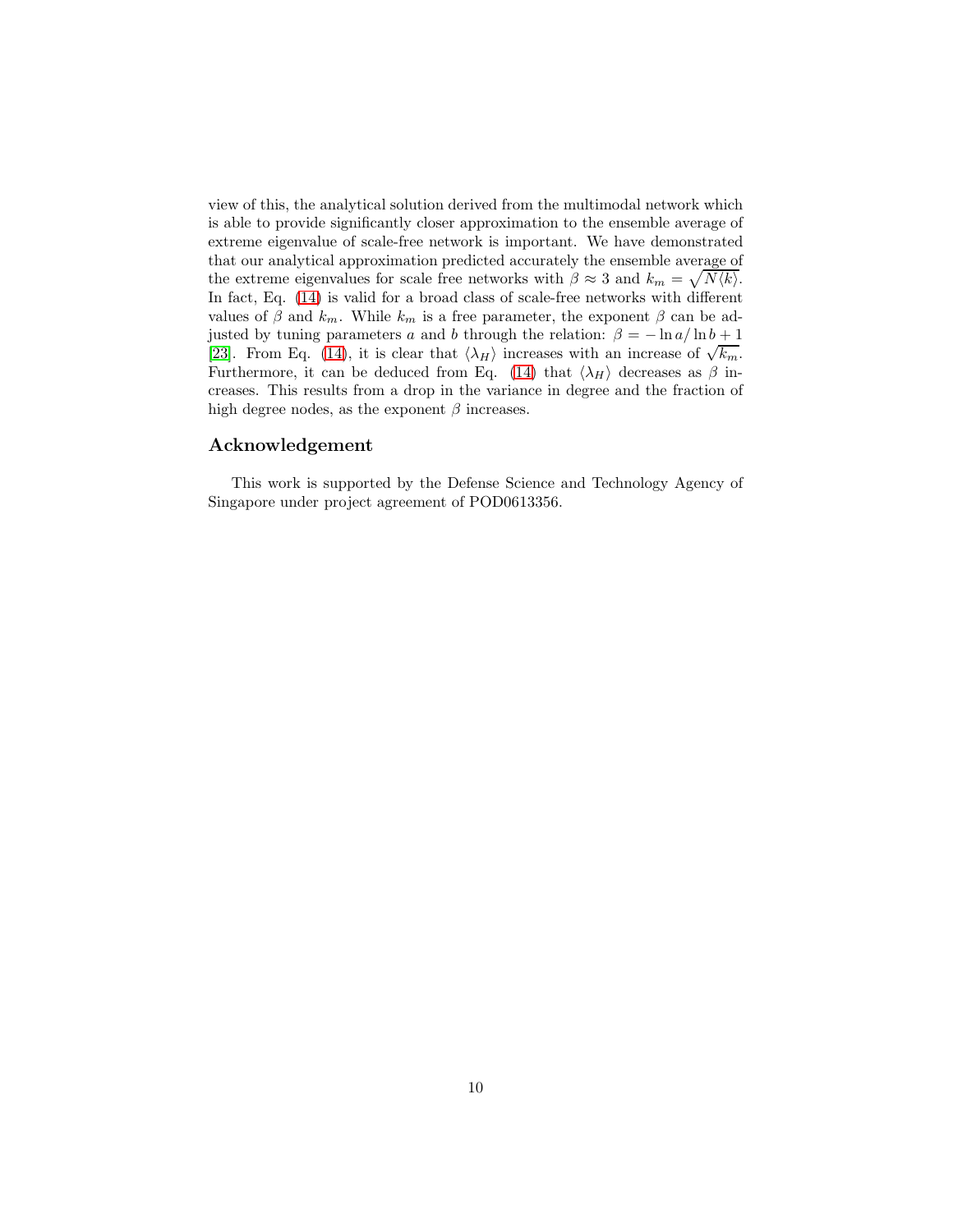## <span id="page-10-0"></span>References

- <span id="page-10-1"></span>[1] R. Albert and A.-L. Barabási. Sarkar, Rev. Mod. Phys., **74** (2002) 47.
- <span id="page-10-2"></span>[2] A.-L. Barabási and R. Albert, Sciences,  $286$  (1999) 509.
- <span id="page-10-3"></span>[3] R. Albert, H. Jeong and A.-L. Barabási. Sarkar, Nature (London), 401 (1999) 130.
- <span id="page-10-4"></span>[4] S. Redner, Eur. Phys. J. B, 4 (1998) 131.
- [5] H. Jeong, B. Tombor, R. Albert, Z. N. Oltvani and A.-L. Barabási. Sarkar, Nature (London), 407 (2000) 651.
- <span id="page-10-6"></span><span id="page-10-5"></span>[6] C. R. MacCluer, SIAM Rev. 42 (2000) 487.
- <span id="page-10-7"></span>[7] M. Boguñá and R. Pastor-Satorras, Phys. Rev. E  $66$  (2002) 047104.
- <span id="page-10-8"></span>[8] E. Ott, P. So, E. Barreto and T. M. Antonsen, Physica D 173 (2002) 29.
- [9] M. Boguñá, R. Pastor-Satorras and A. Vespignani, Phys. Rev. Lett. 90 (2003) 028701.
- <span id="page-10-10"></span><span id="page-10-9"></span>[10] J. G. Restrepo, E. Ott and B. R. Hunt, Phys. Rev. Lett. 96 (2006) 254103.
- <span id="page-10-11"></span>[11] J. Feng, V. K. Jirsa and M. Ding, Chaos 16 (2006) 015109.
- <span id="page-10-12"></span>[12] J. G. Restrepo, E. Ott and B. R. Hunt, Phys. Rev. Lett. 100 (2008) 058701.
- [13] A. Pomerance, E. Ott, M. Girvan and W. Losert, Proc. Natl. Acad. Sci. U.S.A. 106 (2009) 8209.
- <span id="page-10-14"></span><span id="page-10-13"></span>[14] D. H. Kim and A. E. Motter, Phys. Rev. Lett. 98 (2007) 248701.
- <span id="page-10-15"></span>[15] K.-I. Goh, B. Kahng and D. Kim, Phys. Rev. E 64 (2001) 051903.
- [16] I. J. Farkas, I. Derényi, A.-L. Barabási and T. Vicsek Phys. Rev. E 64 (2001) 026704.
- <span id="page-10-16"></span>[17] S. N. Dorogovtsev, A. V. Goltsev, J. F. F. Mendes and A. N. Samukhin, Phys. Rev. E 68 (2003) 046109.
- <span id="page-10-18"></span><span id="page-10-17"></span>[18] F. Chung, L. Y. Lu and V. Vu, Proc. Natl. Acad. Sci. U.S.A. 100 (2003) 6313.
- <span id="page-10-19"></span>[19] J. G. Restrepo, E. Ott and B. R. Hunt, Phys. Rev. E 76 (2007) 056119.
- <span id="page-10-20"></span>[20] E. Ott and A. Pomerance, Phys. Rev. E 79 (2009) 056111.
- <span id="page-10-21"></span>[21] A. X. C. N. Valente, A. Sarkar and H. A. Stone, Phys. Rev. Lett., 92 (2004) 118702.
- [22] G. Paul, T. Tanizawa, S. Havlin, and H. E. Stanley, Eur. Phys. J. B 38 (2004) 187.